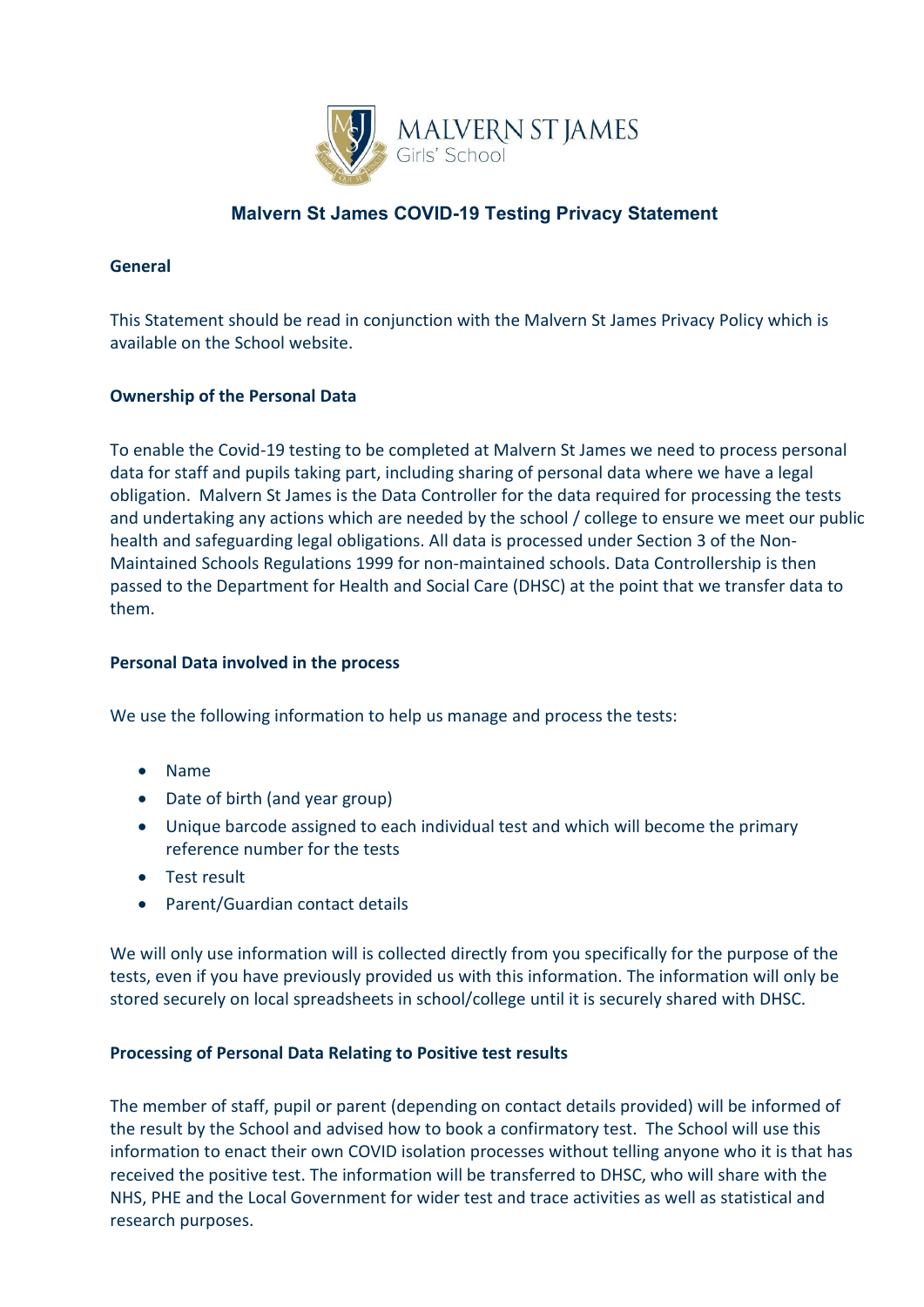This information is processed and shared under obligations set out in Public Health legislation under Regulations 3(1) and (4) of the Health Service (Control of Patient Information) Regulations 2002 (COPI) which allows the sharing of data for COVID related purposes. This information will be kept by the School for up to 14 days and by the NHS for 8 years.

#### **Processing of Personal Data Relating to Negative test results**

The School will record a negative result and the information will be transferred to DHSC, NHS, PHE and the Local Government who will use the information for statistical and research purposes. This information is processed and shared under obligations set out in Public Health legislation under Regulations 3(1) and (4) of the Health Service (Control of Patient Information) Regulations 2002 (COPI) which allows the sharing of data for COVID related purposes. This information will be kept by the school/college for up to 14 days and by the NHS for 8 years.

#### **Data Sharing Partners**

The personal data associated with test results will be shared with DHSC, NHS, PHE and Local Government to ensure they take the necessary actions they need to complete their legal obligations.

#### **Your Rights**

Under data protection law, you have rights including:

- Your right of access You have the right to ask us for copies of your personal information.
- Your right to rectification You have the right to ask us to rectify personal information you think is inaccurate. You also have the right to ask us to complete information you think is incomplete.
- Your right to erasure You have the right to ask us to erase your personal information in certain circumstances.
- Your right to restriction of processing You have the right to ask us to restrict the processing of your personal information in certain circumstances.
- Your right to object to processing You have the the right to object to the processing of your personal information in certain circumstances.
- Your right to data portability You have the right to ask that we transfer the personal information you gave us to another organisation, or to you, in certain circumstances.

You are not required to pay any charge for exercising your rights. If you make a request, we have one month to respond to you.

Please contact the Director of Operations & Compliance as the School's Information Compliance